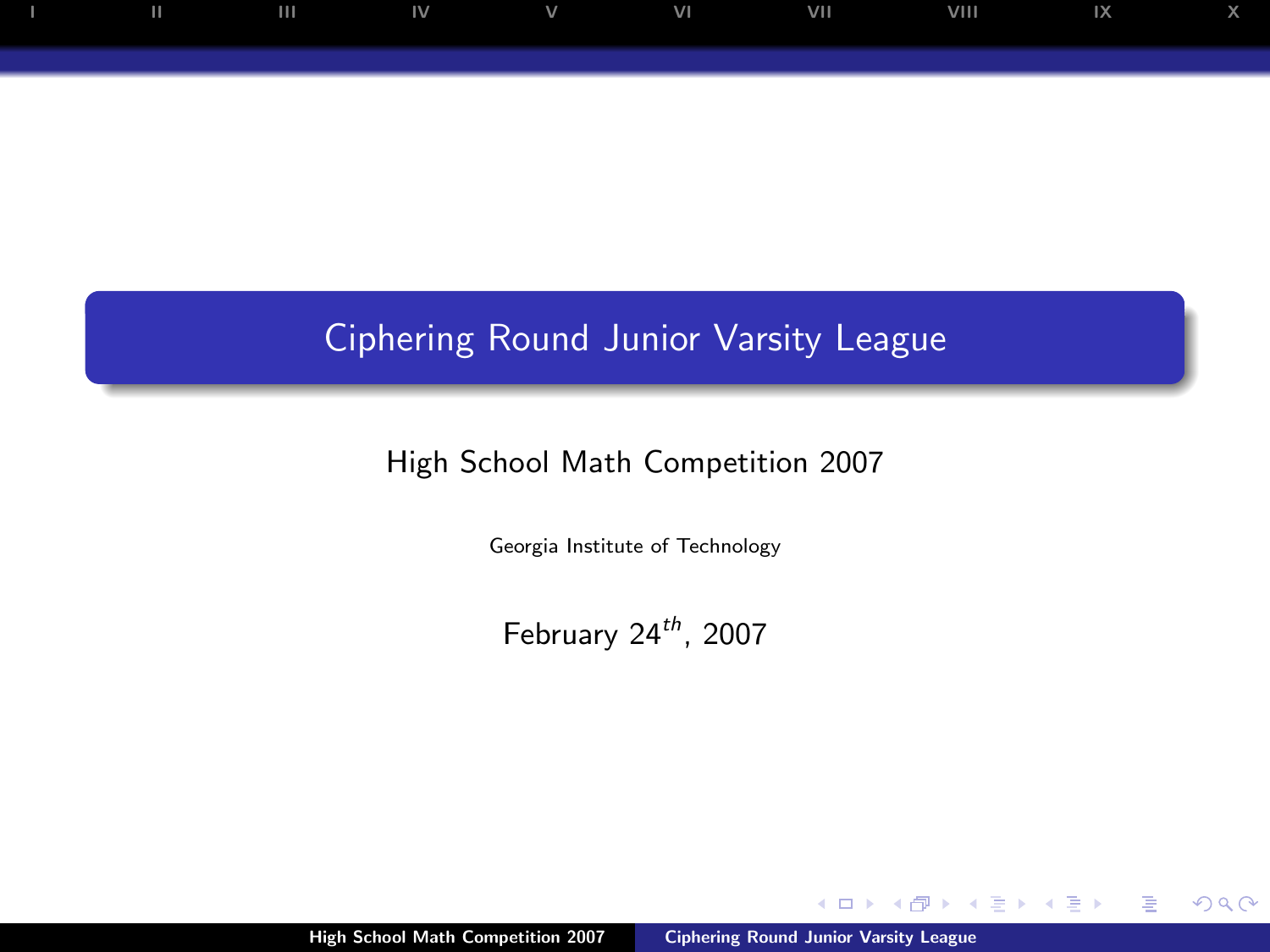| ш            | $\mathbf{H}$ | $\blacksquare$ | $\mathbf{V}$ | VI | VII | VIII | $\mathsf{I} \mathsf{X}$ |  |
|--------------|--------------|----------------|--------------|----|-----|------|-------------------------|--|
|              |              |                |              |    |     |      |                         |  |
| Problem $#1$ |              |                |              |    |     |      |                         |  |

How many pairs of integers  $(m, n)$  are there such that  $mn = m + n$ ?

 $\leftarrow$   $\Box$ 

ミド メミド

<span id="page-1-0"></span>Þ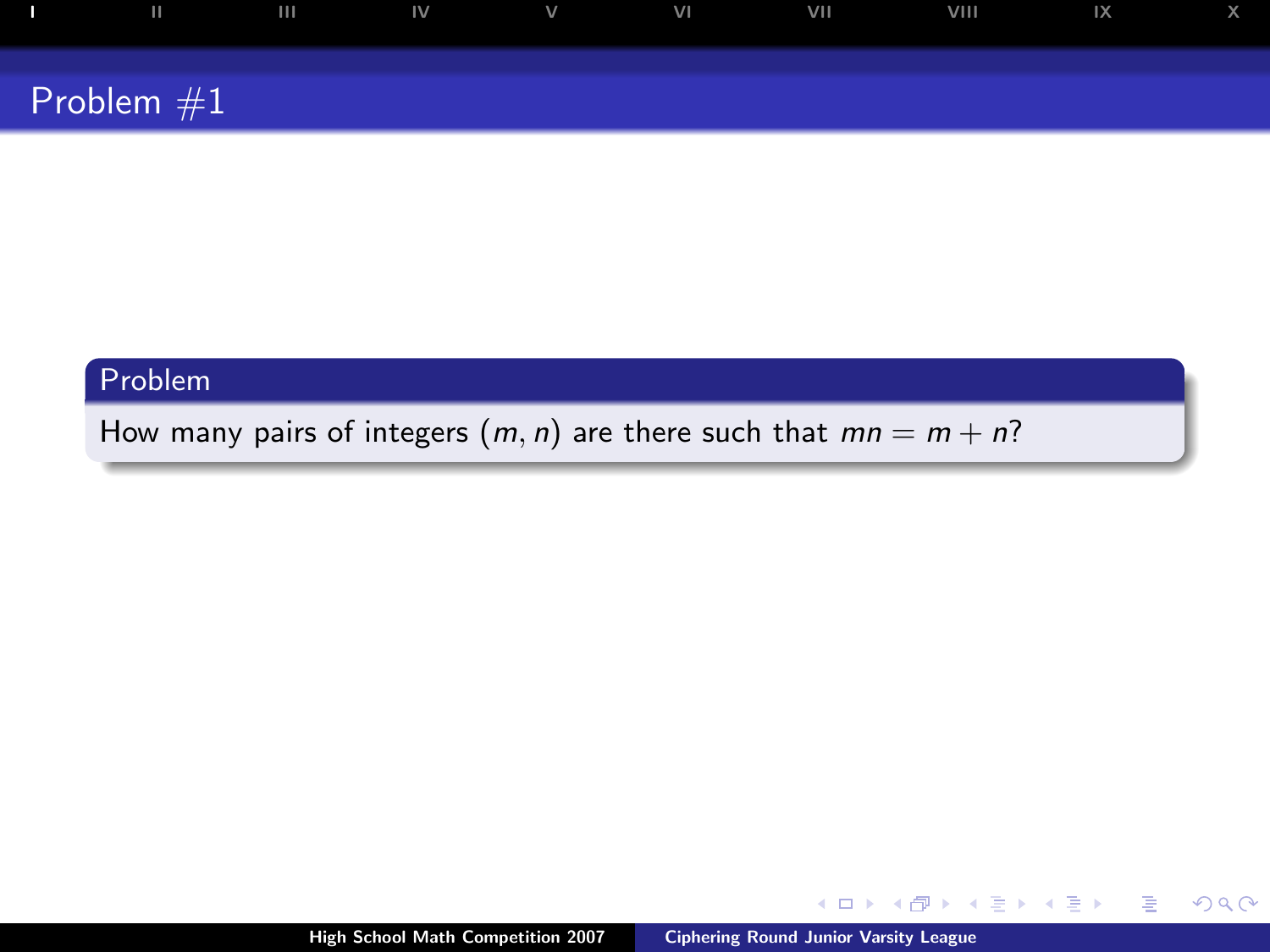| $\mathbf{H}$ | $\mathbf{III}$ | $\blacksquare$ | $\vee$ | VI | VII | VIII | 1X |  |
|--------------|----------------|----------------|--------|----|-----|------|----|--|
|              |                |                |        |    |     |      |    |  |
| Problem $#1$ |                |                |        |    |     |      |    |  |

How many pairs of integers  $(m, n)$  are there such that  $mn = m + n$ ?

### Answer

1

 $\leftarrow$   $\Box$   $\rightarrow$ 

4 间  $\mathbf{p}$  4 日本 4 日本

G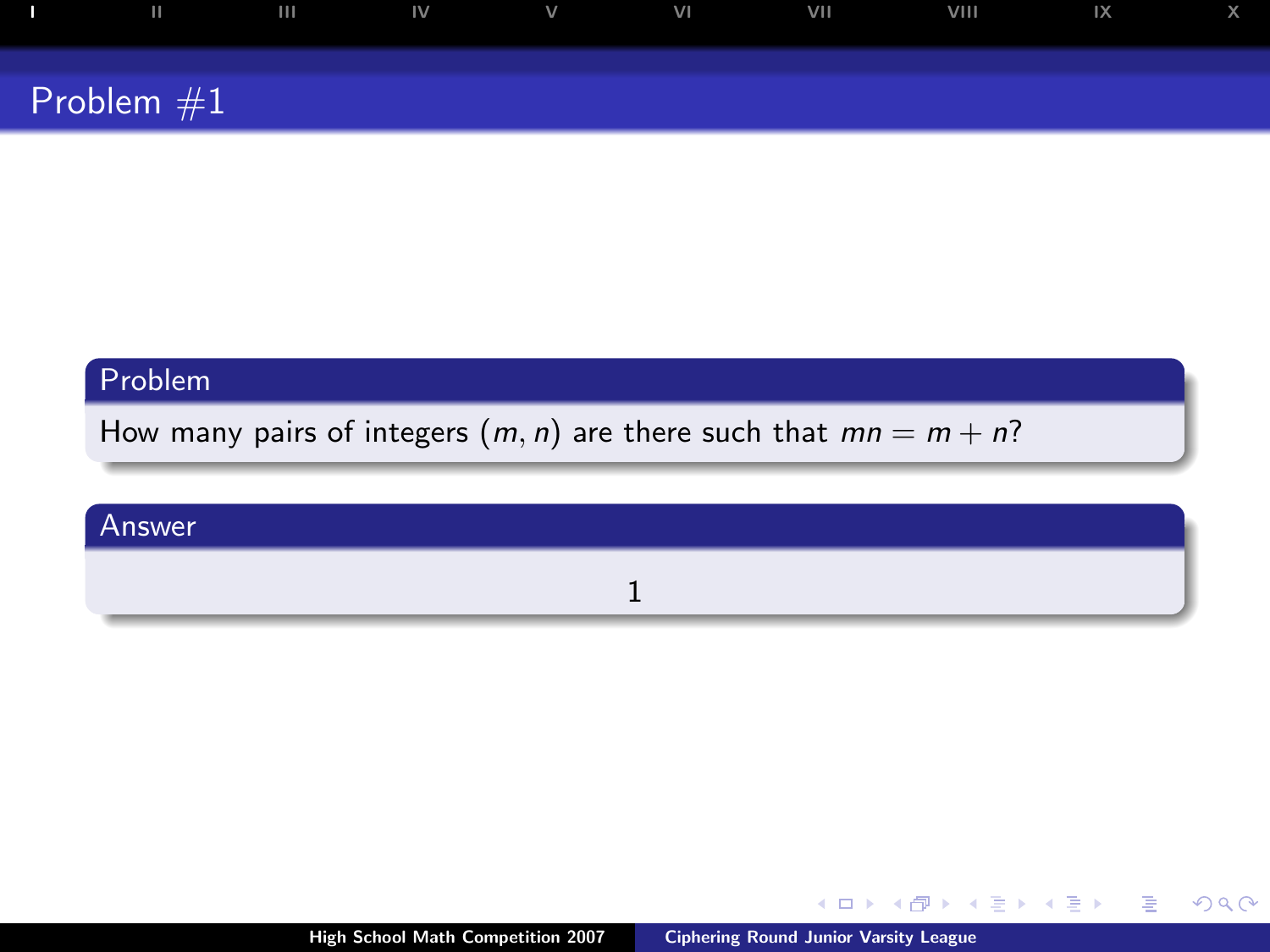

If a certain number is reduced by 7 and the remainder is multiplied by 7, the result is the same as if the number is reduced by 11 and the remainder is multiplied by 11. What is the number?

 $\Box$ 

 $2Q$ 

<span id="page-3-0"></span>∍

э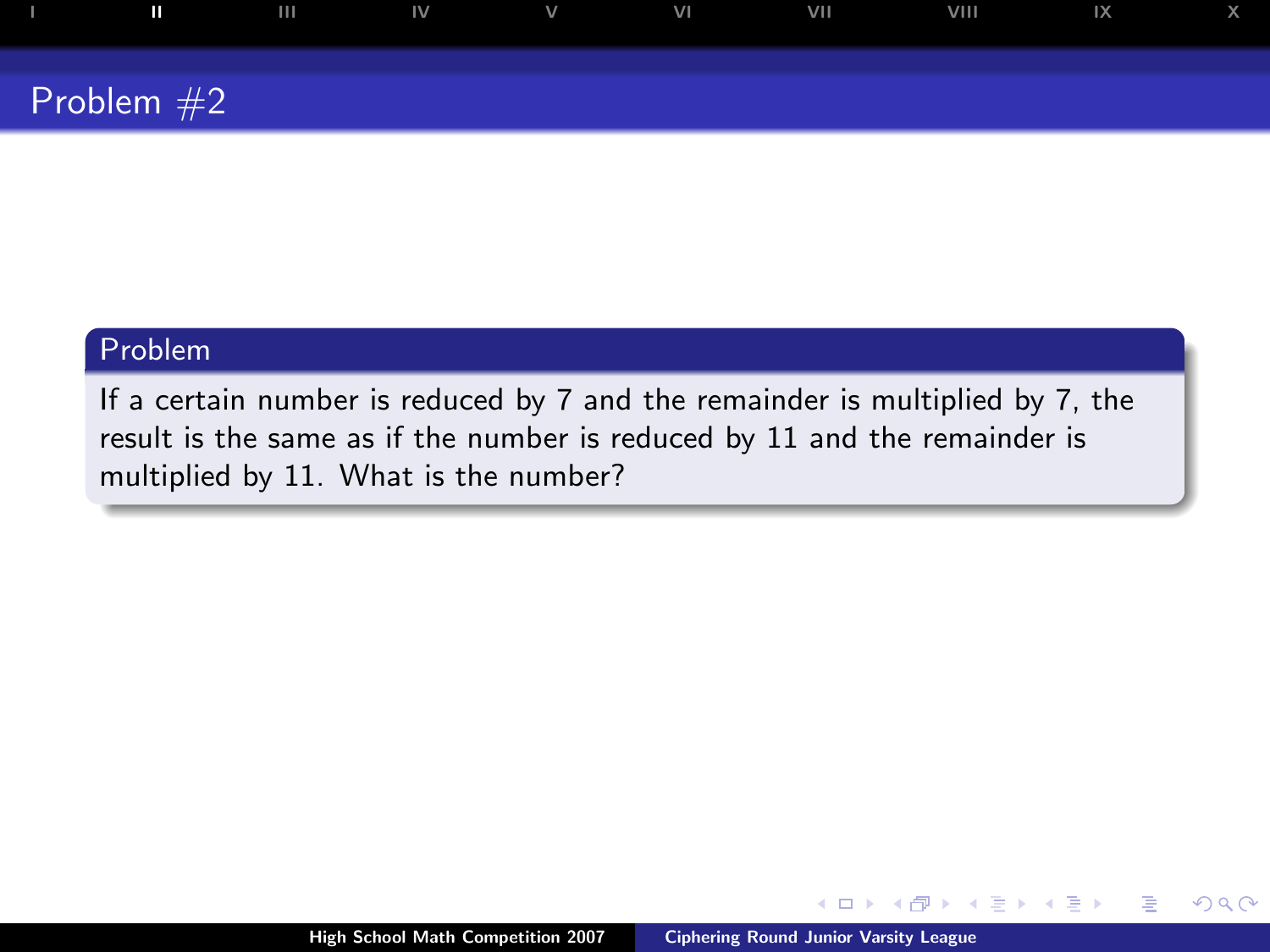

If a certain number is reduced by 7 and the remainder is multiplied by 7, the result is the same as if the number is reduced by 11 and the remainder is multiplied by 11. What is the number?

#### Answer

#### $18 = 7 + 11$

 $\leftarrow$ 

 $QQ$ 

∍

э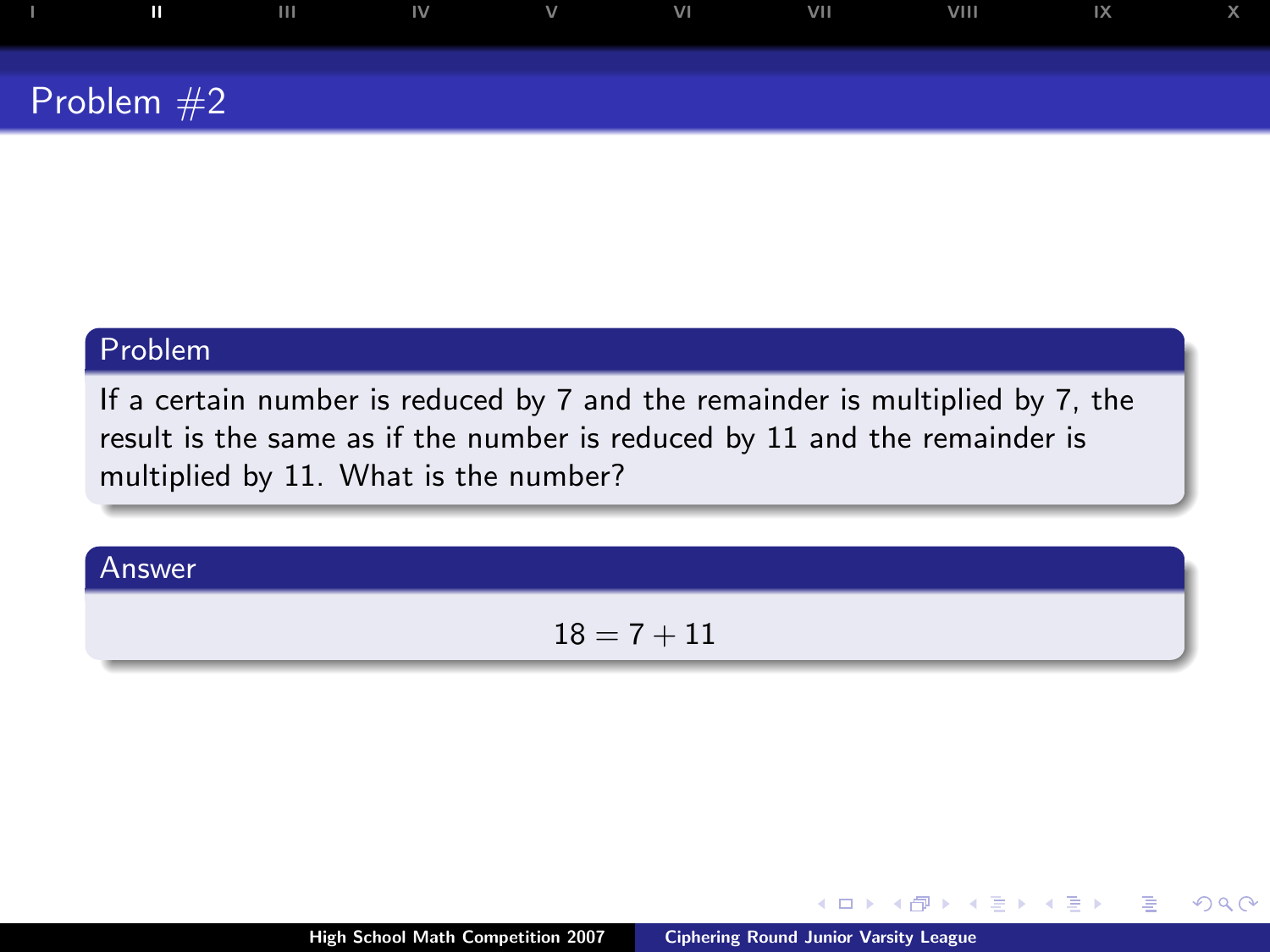

If  $x$  and  $y$  are distinct positive real numbers, which ratio is greater,

$$
\frac{x^2 + y^2}{x + y}
$$
 or  $\frac{x^2 - y^2}{x - y}$ ?

 $\leftarrow$ 

<span id="page-5-0"></span>Þ

э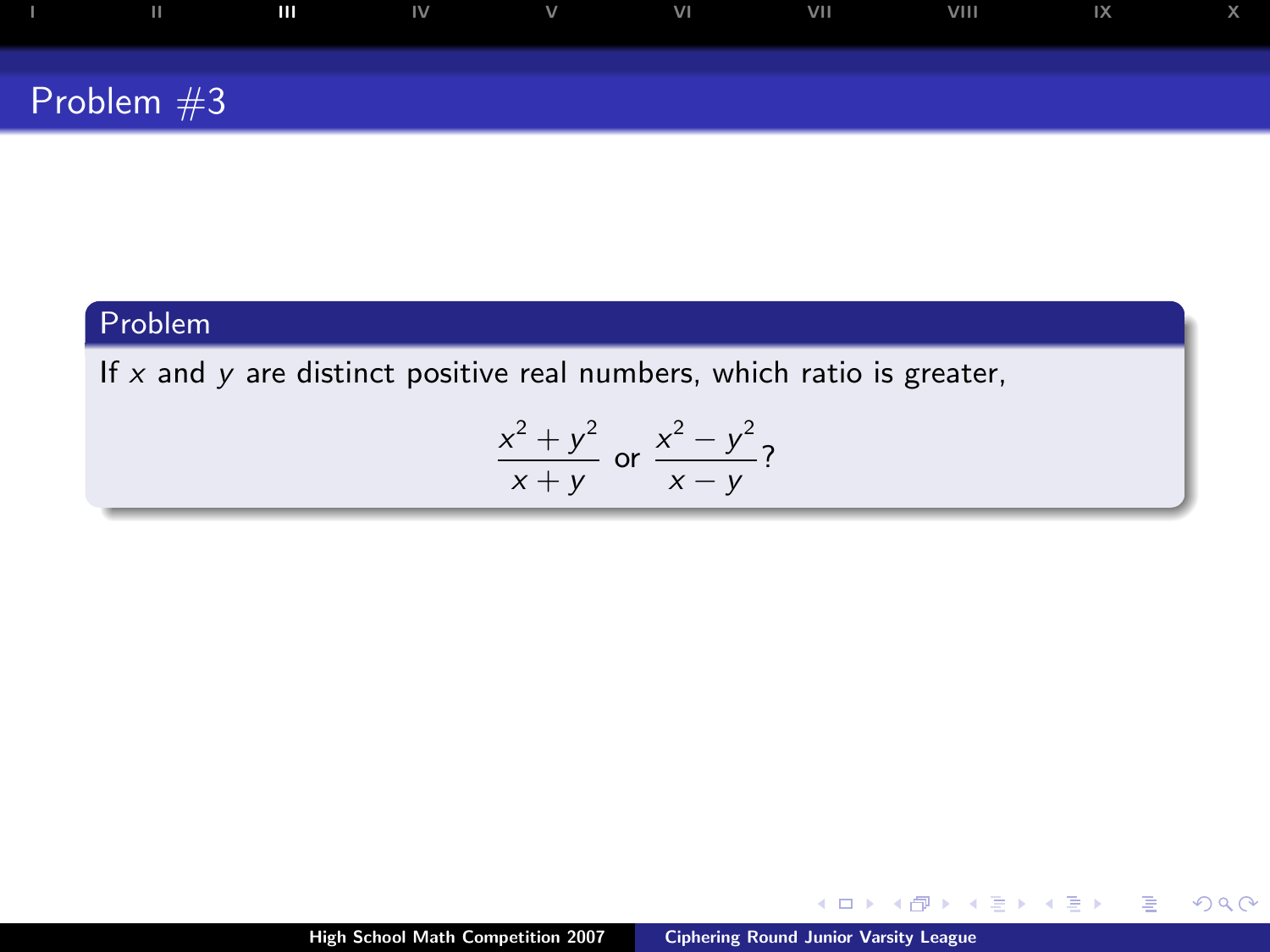| . .          | $\mathbf{m}$ | $\mathsf{IV}$<br><u> a shi ne a shekara ta 1980 na shekara ta 1980 na shekara ta 1980 na shekara ta 1980 na shekara ta 1980 na shekara ta 1980 na shekara ta 1980 na shekara ta 1980 na shekara ta 1980 na shekara ta 1980 na shekara ta 1980 na </u> | $V$ and $V$ | VI | <b>VII</b> | VIII | 1X |  |
|--------------|--------------|-------------------------------------------------------------------------------------------------------------------------------------------------------------------------------------------------------------------------------------------------------|-------------|----|------------|------|----|--|
| Problem $#3$ |              |                                                                                                                                                                                                                                                       |             |    |            |      |    |  |

If  $x$  and  $y$  are distinct positive real numbers, which ratio is greater,

$$
\frac{x^2 + y^2}{x + y}
$$
 or  $\frac{x^2 - y^2}{x - y}$ ?

#### Answer

$$
\frac{x^2 + y^2}{x + y} \le \frac{x^2 - y^2}{x - y}
$$

 $\leftarrow$   $\Box$ 

Þ

モミト

∍

 $2Q$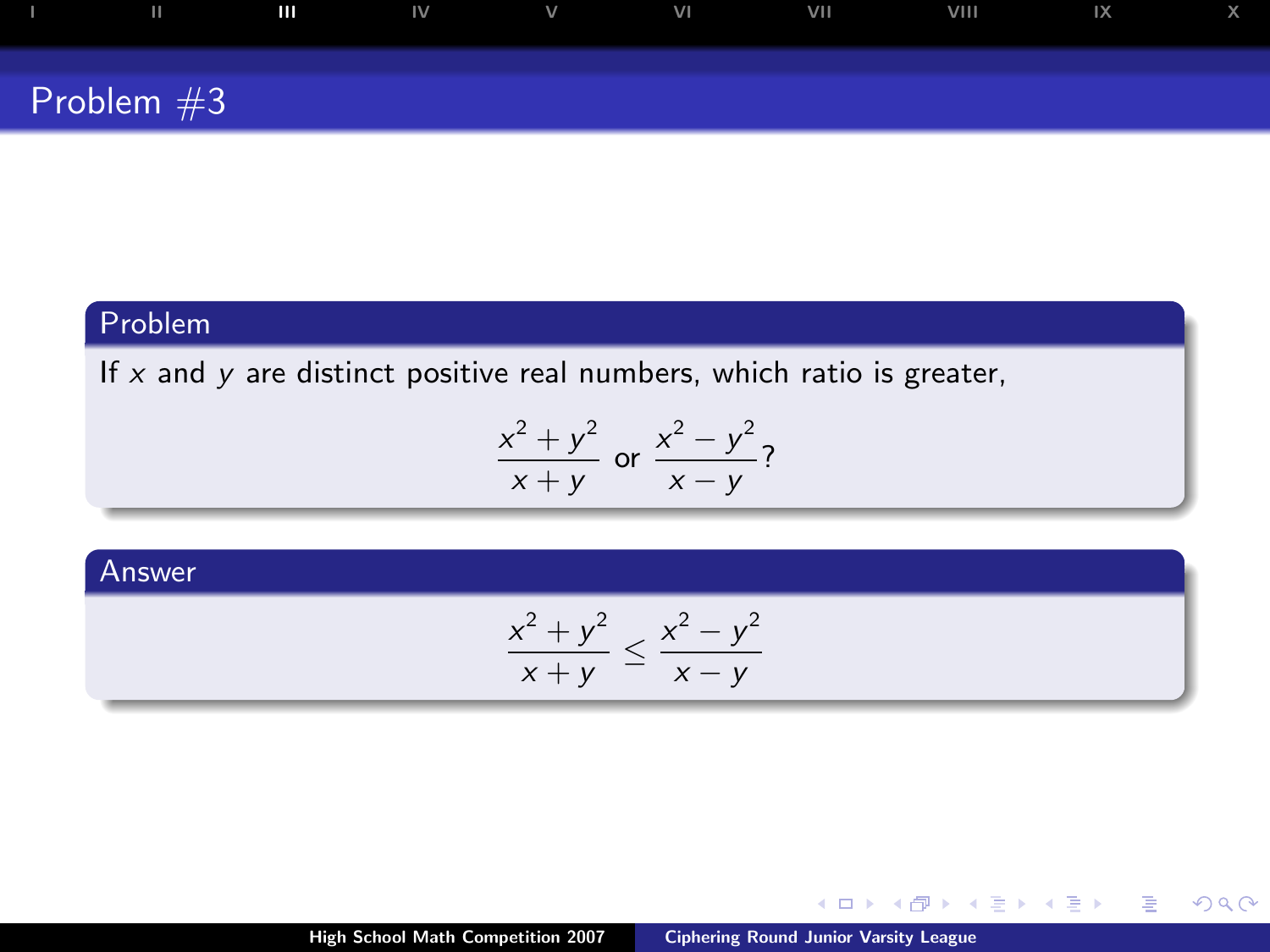# [I](#page-1-0) [II](#page-3-0) II**[IV](#page-7-0)** V VI VII V[III](#page-5-0) [IX](#page-17-0) [X](#page-19-0) Problem #4

## Problem

A father budgeted \$24 to distribute equally among his children for spending money at the beach. When two young cousings joined the party and shared in equal distribution, each child received \$1 less than originally planned. How many kids were in the party?

<span id="page-7-0"></span> $2Q$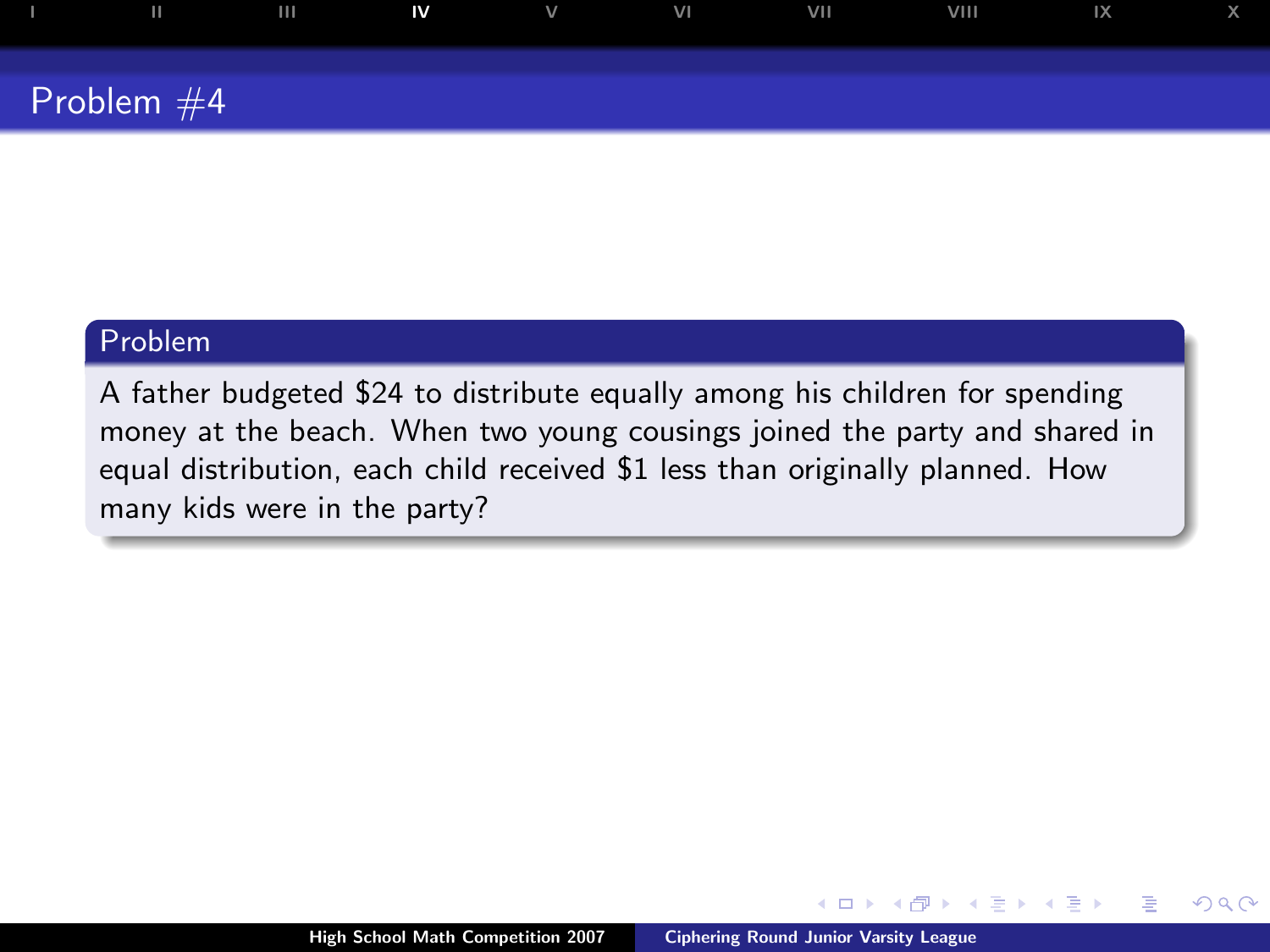|              | $\mathbf{H}$ | IV | $\vee$ | <b>VI</b> | <b>VII</b> | <b>VIII</b> | 1X |  |
|--------------|--------------|----|--------|-----------|------------|-------------|----|--|
| Problem $#4$ |              |    |        |           |            |             |    |  |

A father budgeted \$24 to distribute equally among his children for spending money at the beach. When two young cousings joined the party and shared in equal distribution, each child received \$1 less than originally planned. How many kids were in the party?

| Answer |        |
|--------|--------|
|        | 8 kids |

つひへ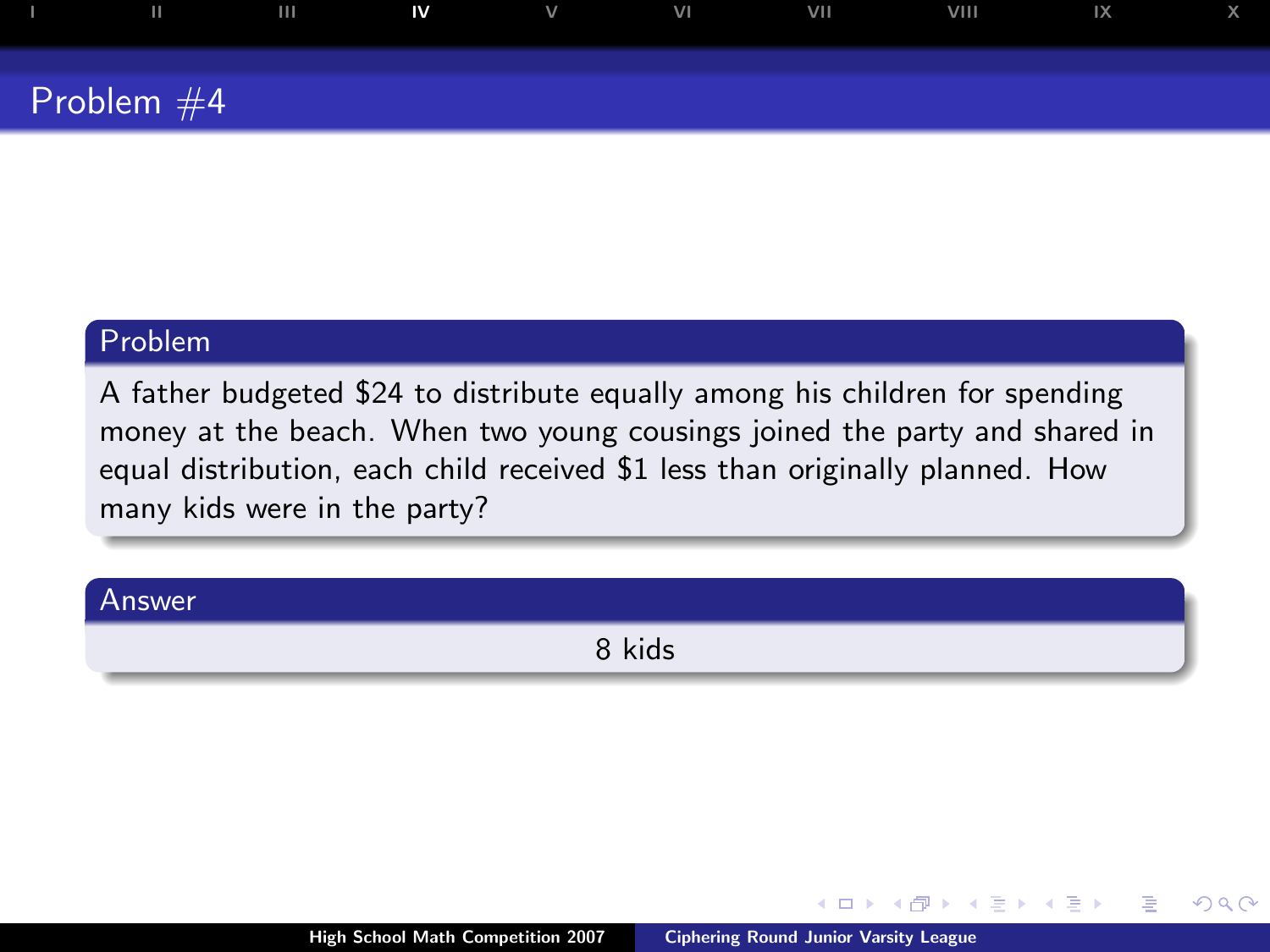| ш            | $\mathsf{I} \mathsf{I} \mathsf{I}$ $\mathsf{I} \mathsf{V}$ $\mathsf{V}$ | VI | VII | VIII | $\mathbb{R}$ and $\mathbb{R}$ |  |
|--------------|-------------------------------------------------------------------------|----|-----|------|-------------------------------|--|
| Problem $#5$ |                                                                         |    |     |      |                               |  |
|              |                                                                         |    |     |      |                               |  |

How many positive integer solutions  $(a, b, c)$  are there to the equation

 $2004^a + 2005^b = 2006^c$ ?

4日)

 $\leftarrow \Xi \rightarrow$ 

∍

<span id="page-9-0"></span>Þ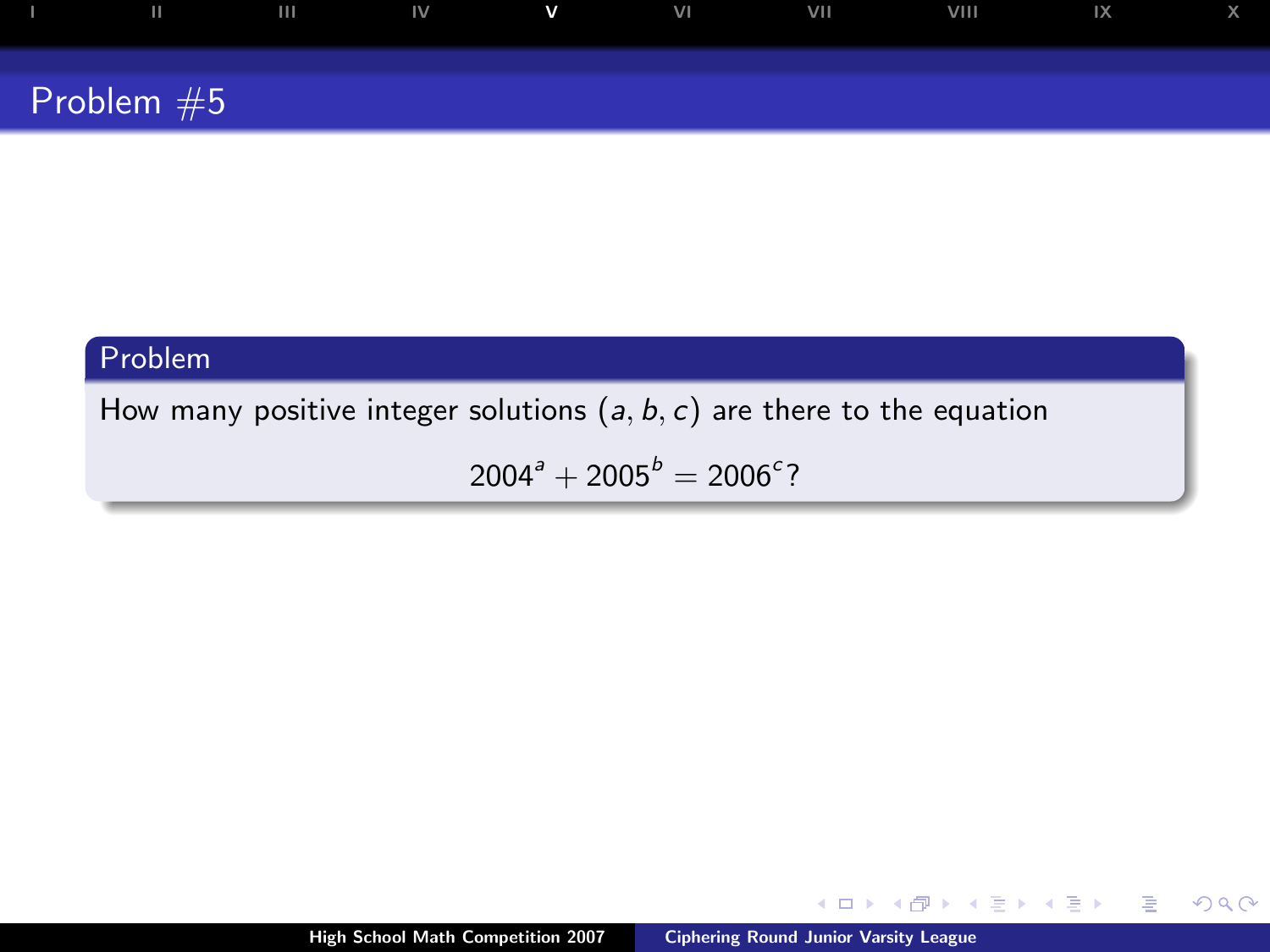| Ш            | $\mathbf{H}$ | $\mathsf{IV}$ | $\mathbf v$ | VI | VII | VIII | 1X |  |
|--------------|--------------|---------------|-------------|----|-----|------|----|--|
| Problem $#5$ |              |               |             |    |     |      |    |  |

How many positive integer solutions  $(a, b, c)$  are there to the equation

 $2004^a + 2005^b = 2006^c$ ?

## Answer

None (one side is odd, the other is even)

 $-10.5$ 

 $\rightarrow$   $\Rightarrow$ 

Э×

 $2Q$ 

э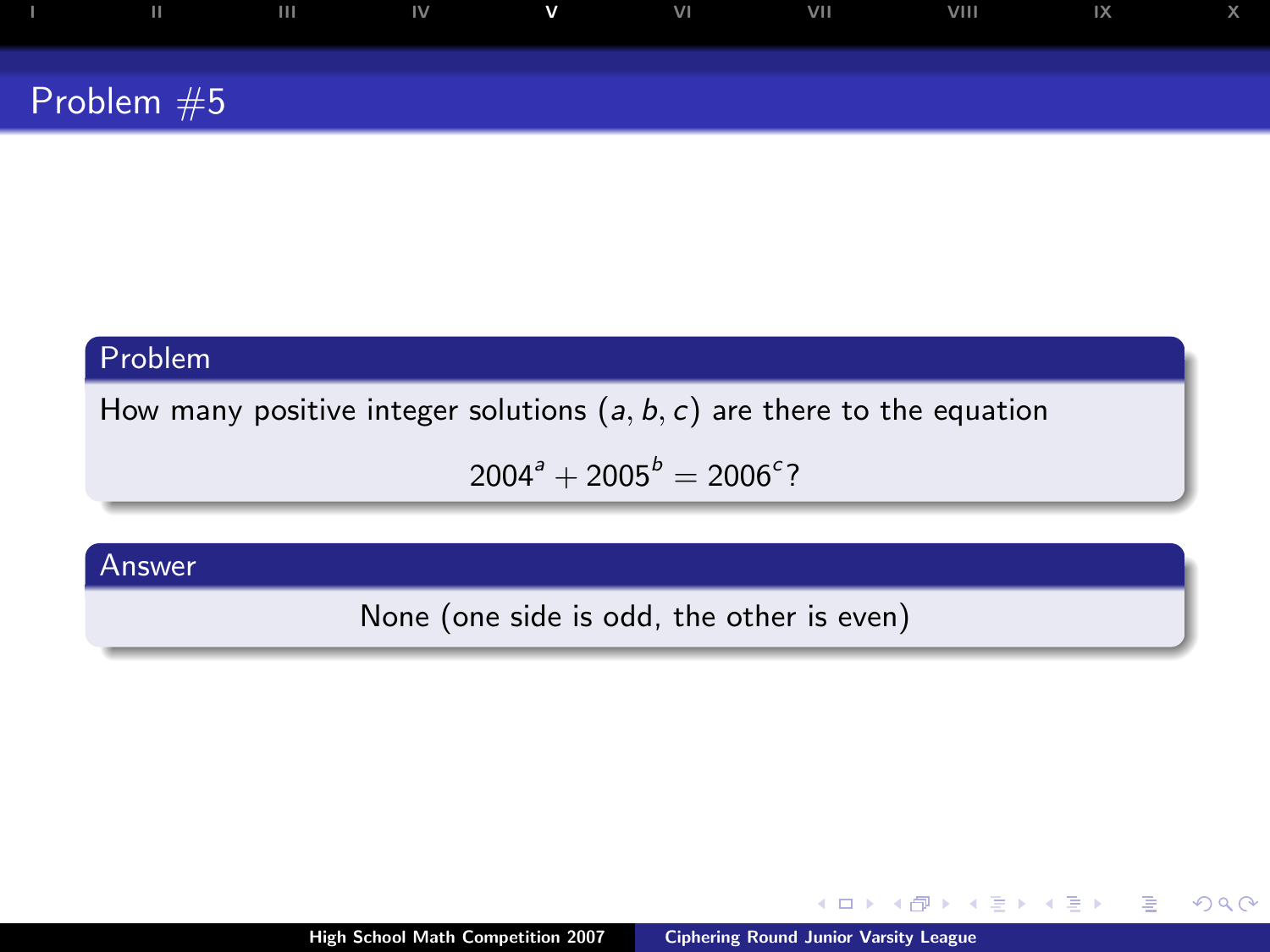| ш            | $\overline{111}$ | $\mathbf{N}$ | $\vee$ | V <sub>1</sub> | VII | VIII | $\overline{X}$ |  |
|--------------|------------------|--------------|--------|----------------|-----|------|----------------|--|
| Problem $#6$ |                  |              |        |                |     |      |                |  |
|              |                  |              |        |                |     |      |                |  |

A new edition of a book is published every seven years. When the seventh edition was issued, the sum of the publication years was 13524. When was the book first published?

 $\leftarrow$ 

÷.

 $2Q$ 

<span id="page-11-0"></span>∍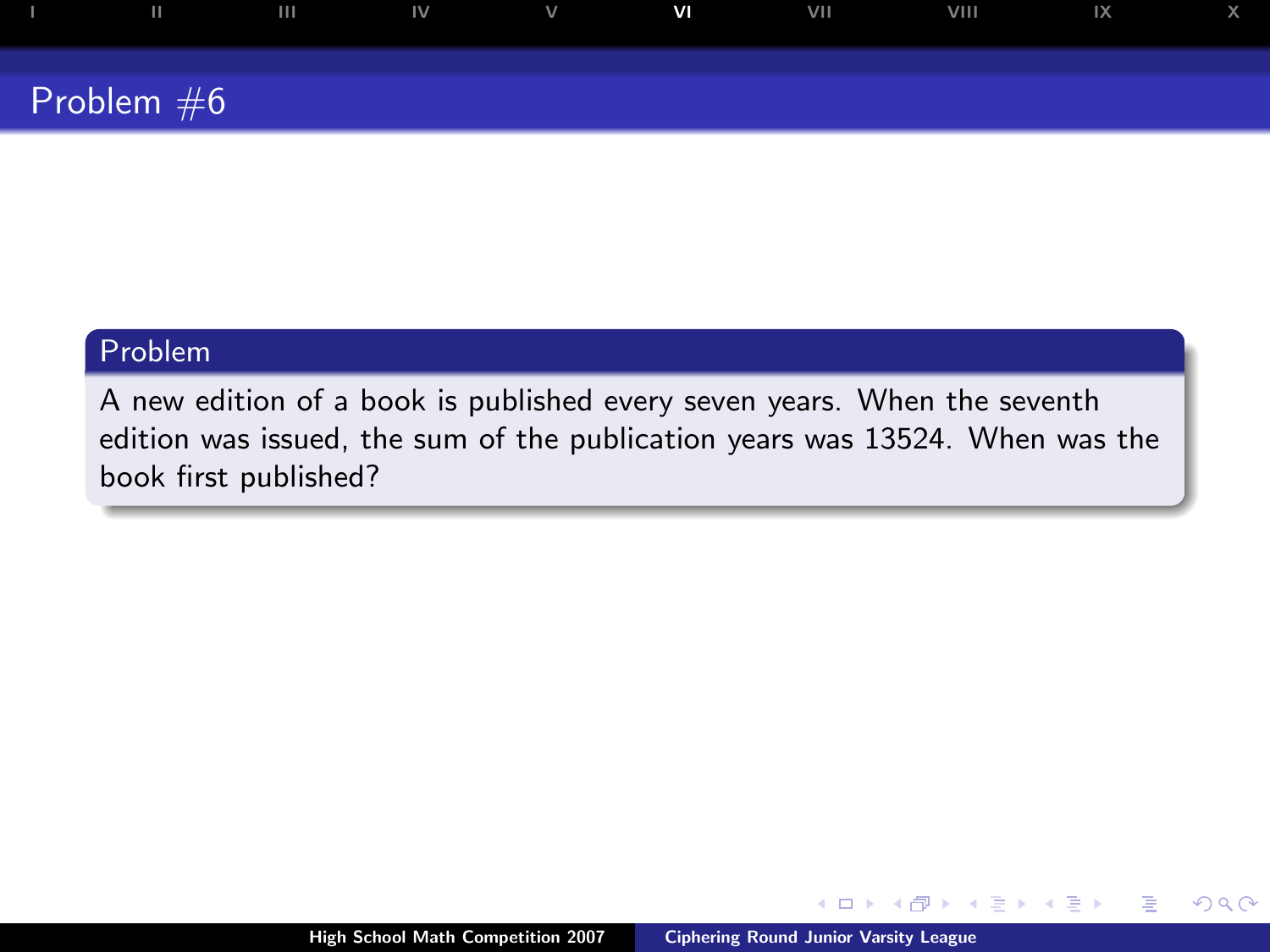| Ш            | $\overline{111}$ | $\mathsf{IV}$ | $\vee$ | V <sub>1</sub> | <b>VIII</b> | VIII | 1X |  |
|--------------|------------------|---------------|--------|----------------|-------------|------|----|--|
| Problem $#6$ |                  |               |        |                |             |      |    |  |

A new edition of a book is published every seven years. When the seventh edition was issued, the sum of the publication years was 13524. When was the book first published?

| Answer |
|--------|
|        |

1926

 $-10.5$ 

 $QQ$ 

э

不良 下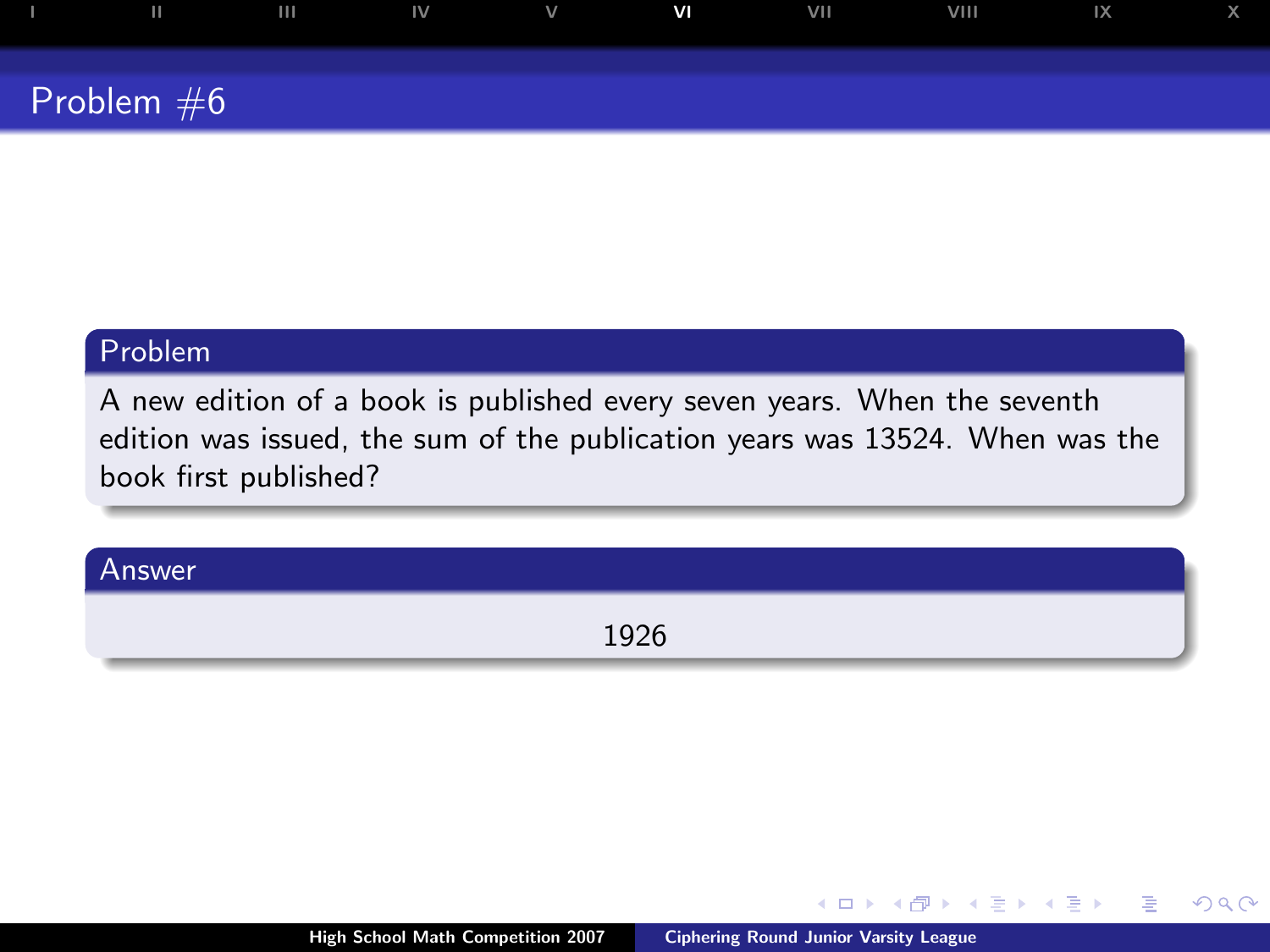| П            | $\mathbf{H}$ | $\mathsf{IV}$ | $\vee$ | VI | VII | VIII | $\mathsf{IX}$ |  |
|--------------|--------------|---------------|--------|----|-----|------|---------------|--|
|              |              |               |        |    |     |      |               |  |
| Problem $#7$ |              |               |        |    |     |      |               |  |

There is a real number  $x > 1$  such that, if I add it to its reciprocal, and then I add what I get to *its* reciprocal, I end up with the sum equal to 27. Find  $|x|$ , the integer part of  $x$ .

 $\leftarrow$ 

 $2Q$ 

<span id="page-13-0"></span>э

モミト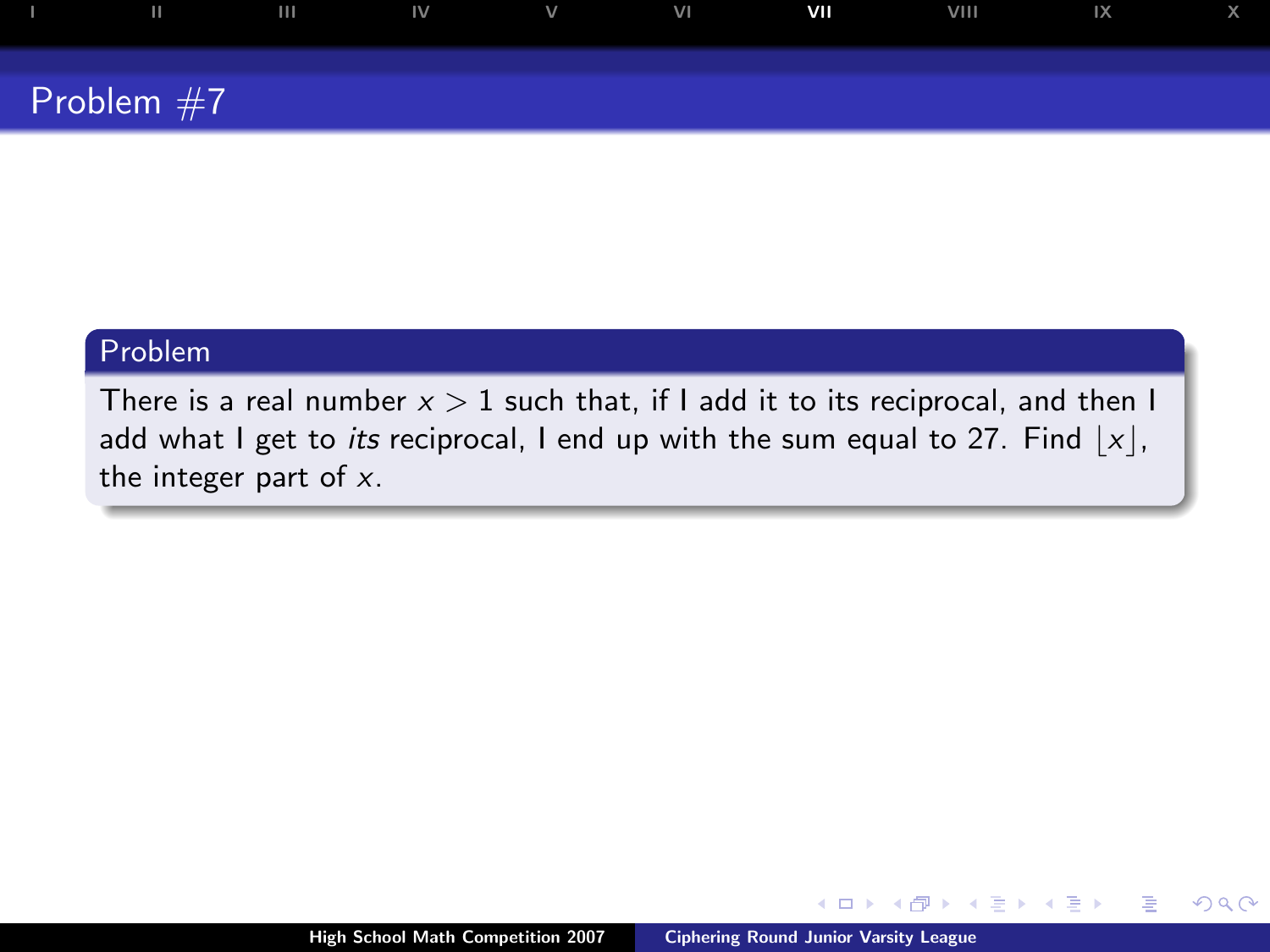| Ш            | $\mathbf{H}$ | IV | $\vee$ | VI | <b>VII</b> | VIII | 1X |  |
|--------------|--------------|----|--------|----|------------|------|----|--|
| Problem $#7$ |              |    |        |    |            |      |    |  |

There is a real number  $x > 1$  such that, if I add it to its reciprocal, and then I add what I get to its reciprocal, I end up with the sum equal to 27. Find  $|x|$ . the integer part of  $x$ .

Answer

26

 $-10.5$ 

Þ

モミト

 $QQ$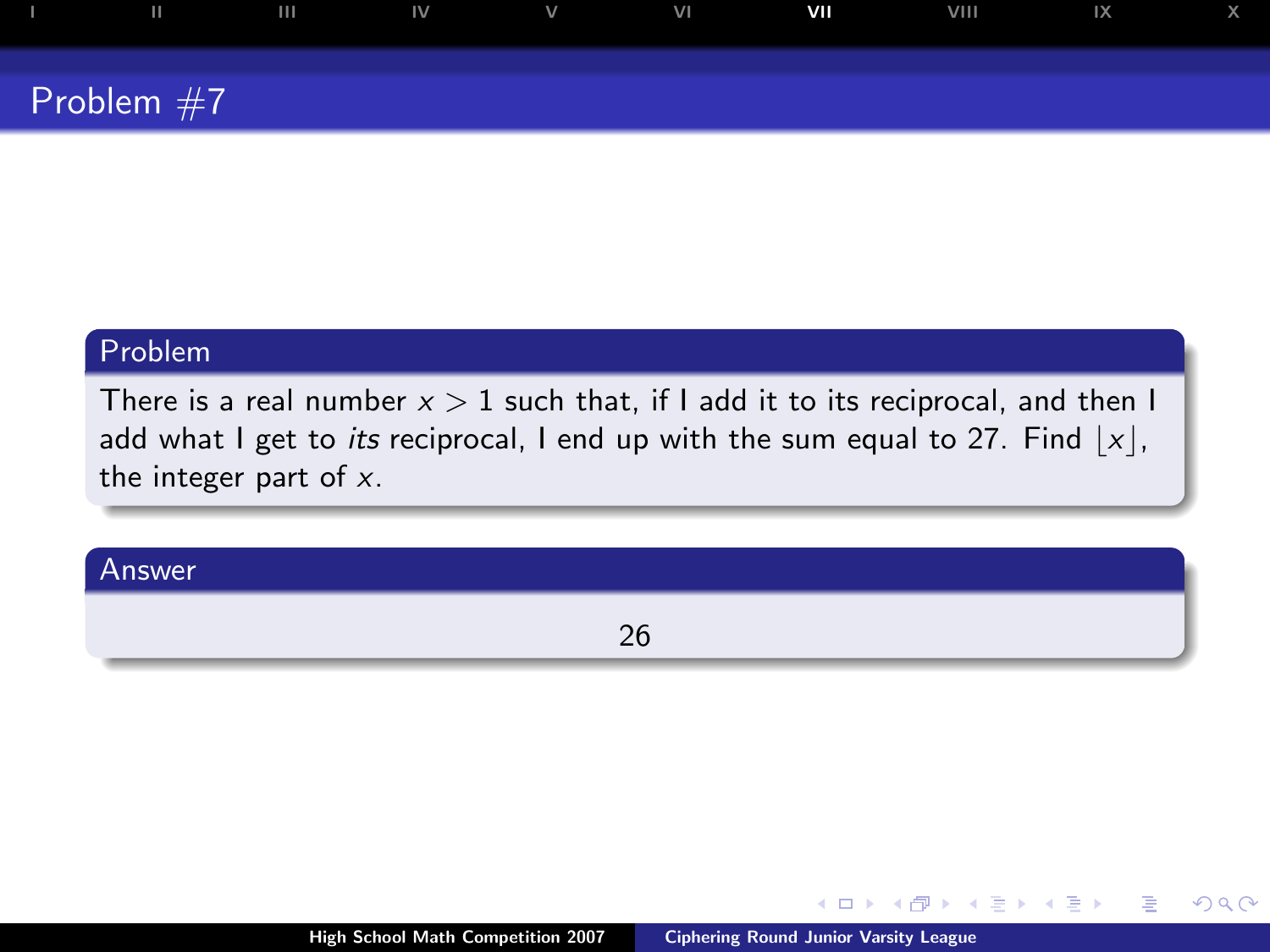| Ш            | $\mathbf{III}$ | $\mathsf{IV}$ | $\mathbf v$ | VI | VII | VIII | $\mathsf{I} \mathsf{X}$ |  |
|--------------|----------------|---------------|-------------|----|-----|------|-------------------------|--|
|              |                |               |             |    |     |      |                         |  |
| Problem $#8$ |                |               |             |    |     |      |                         |  |

Find a function  $f(x) \neq x$  such that for every  $x \geq 0$ ,

$$
f\left(\frac{x}{1+x}\right)=\frac{f(x)}{1+f(x)}.
$$

 $\leftarrow$   $\Box$ 

 $\rightarrow$   $\equiv$   $\rightarrow$ 

.  $\rightarrow$  <span id="page-15-0"></span>Þ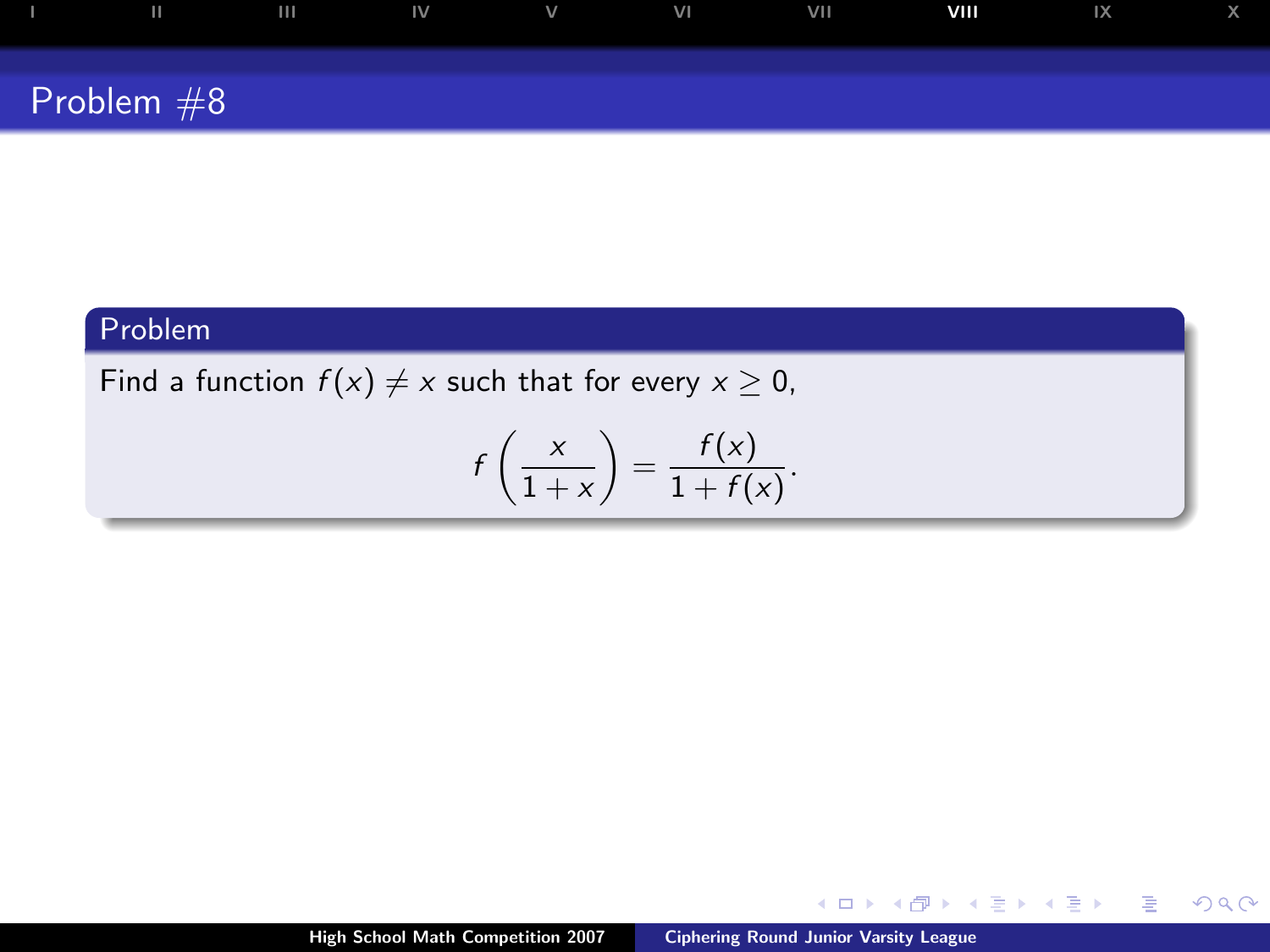| Ш            | $\mathbf{H}$ | $\mathsf{IV}$ | $\vee$ | VI | VII. | VIII | IX |  |
|--------------|--------------|---------------|--------|----|------|------|----|--|
| Problem $#8$ |              |               |        |    |      |      |    |  |

Find a function  $f(x) \neq x$  such that for every  $x \geq 0$ ,

$$
f\left(\frac{x}{1+x}\right)=\frac{f(x)}{1+f(x)}.
$$

### Answer

One is 
$$
f(x) = \frac{x}{1+x}
$$

 $\leftarrow$   $\Box$   $\rightarrow$ 

4 间 **B**  ミド メミド

Þ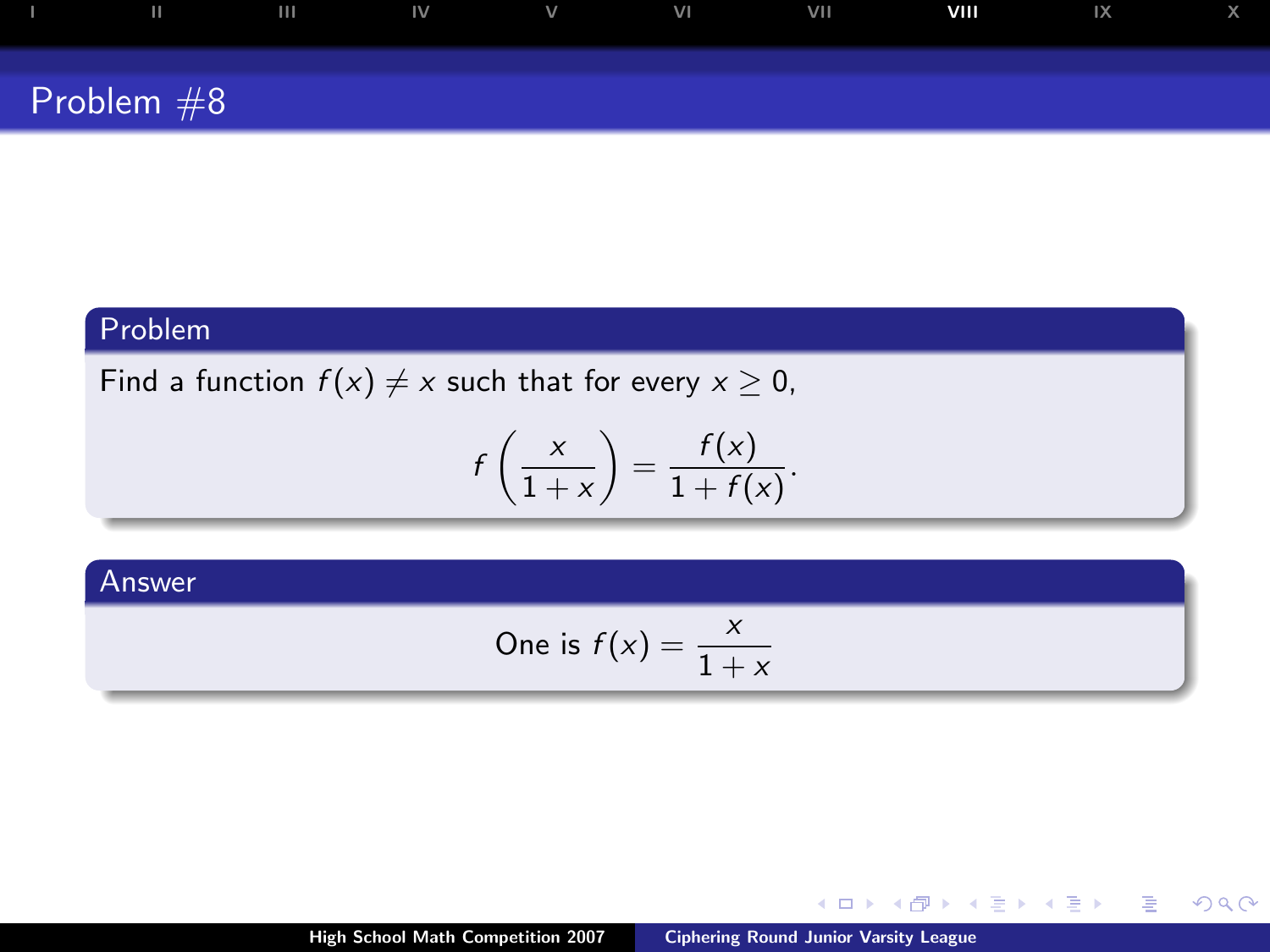

If x, y and z are non-zero real numbers such that  $x - y = xy = \frac{x}{x}$  $\frac{\widehat{}}{y}$  = z, find all possible values of z.

 $\leftarrow$ 

 $2Q$ 

<span id="page-17-0"></span>∍

4 重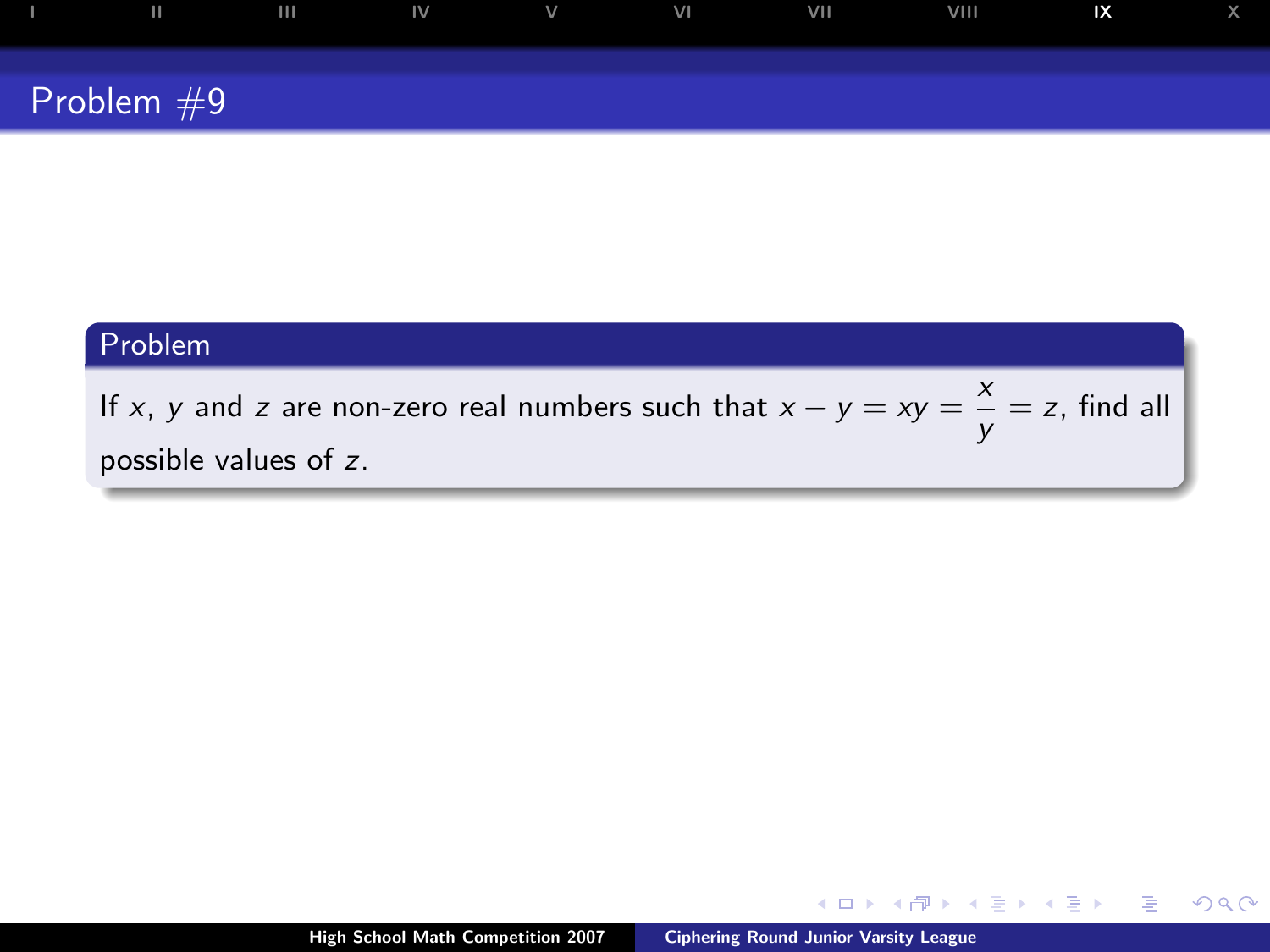

If x, y and z are non-zero real numbers such that  $x - y = xy = \frac{x}{x}$  $\frac{\widehat{}}{y}$  = z, find all possible values of z.

#### Answer

$$
z=\frac{1}{2}
$$

4日)

 $2Q$ 

∍

э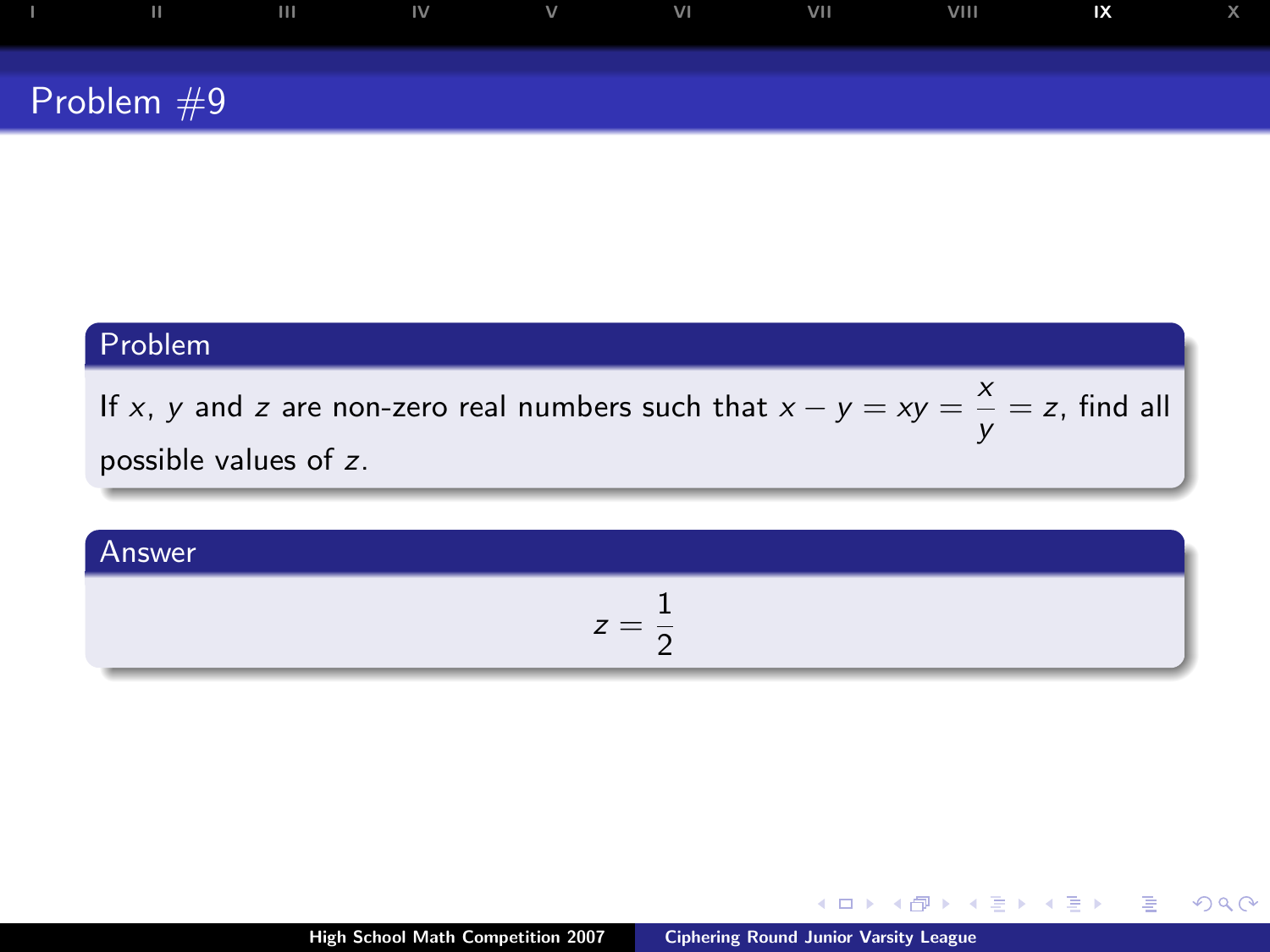# Problem #10

#### Problem

Some friends are trying to divide a pile of stones. They try to split the stones into three equal groups, but end up with 1 stone left over. Surprisingly, the same thing happens when the try splitting the stones into equal groups of 4, 5, 6, and 7; there is always 1 stone left over! What is the fewest number of stones that the friends could have (beyond just 1 stone of course!)?

[I](#page-1-0) [II](#page-3-0) [III](#page-5-0) [IV](#page-7-0) [V](#page-9-0) [VI](#page-11-0) [VII](#page-13-0) [VIII](#page-15-0) [IX](#page-17-0) [X](#page-19-0)

<span id="page-19-0"></span>つへへ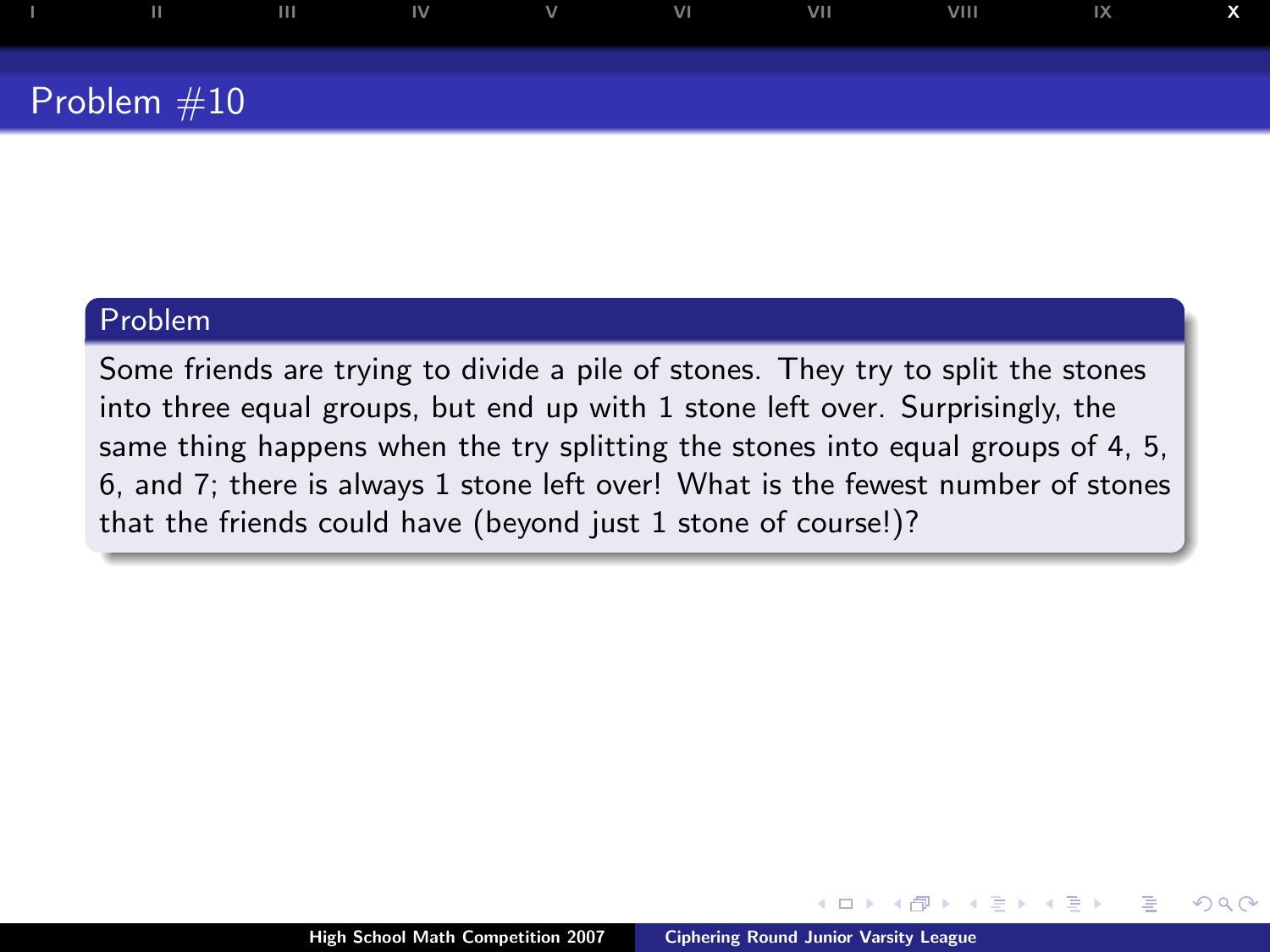# Problem #10

#### Problem

Some friends are trying to divide a pile of stones. They try to split the stones into three equal groups, but end up with 1 stone left over. Surprisingly, the same thing happens when the try splitting the stones into equal groups of 4, 5, 6, and 7; there is always 1 stone left over! What is the fewest number of stones that the friends could have (beyond just 1 stone of course!)?

[I](#page-1-0) [II](#page-3-0) [III](#page-5-0) [IV](#page-7-0) [V](#page-9-0) [VI](#page-11-0) [VII](#page-13-0) [VIII](#page-15-0) [IX](#page-17-0) [X](#page-19-0)

#### Answer

421

つへへ